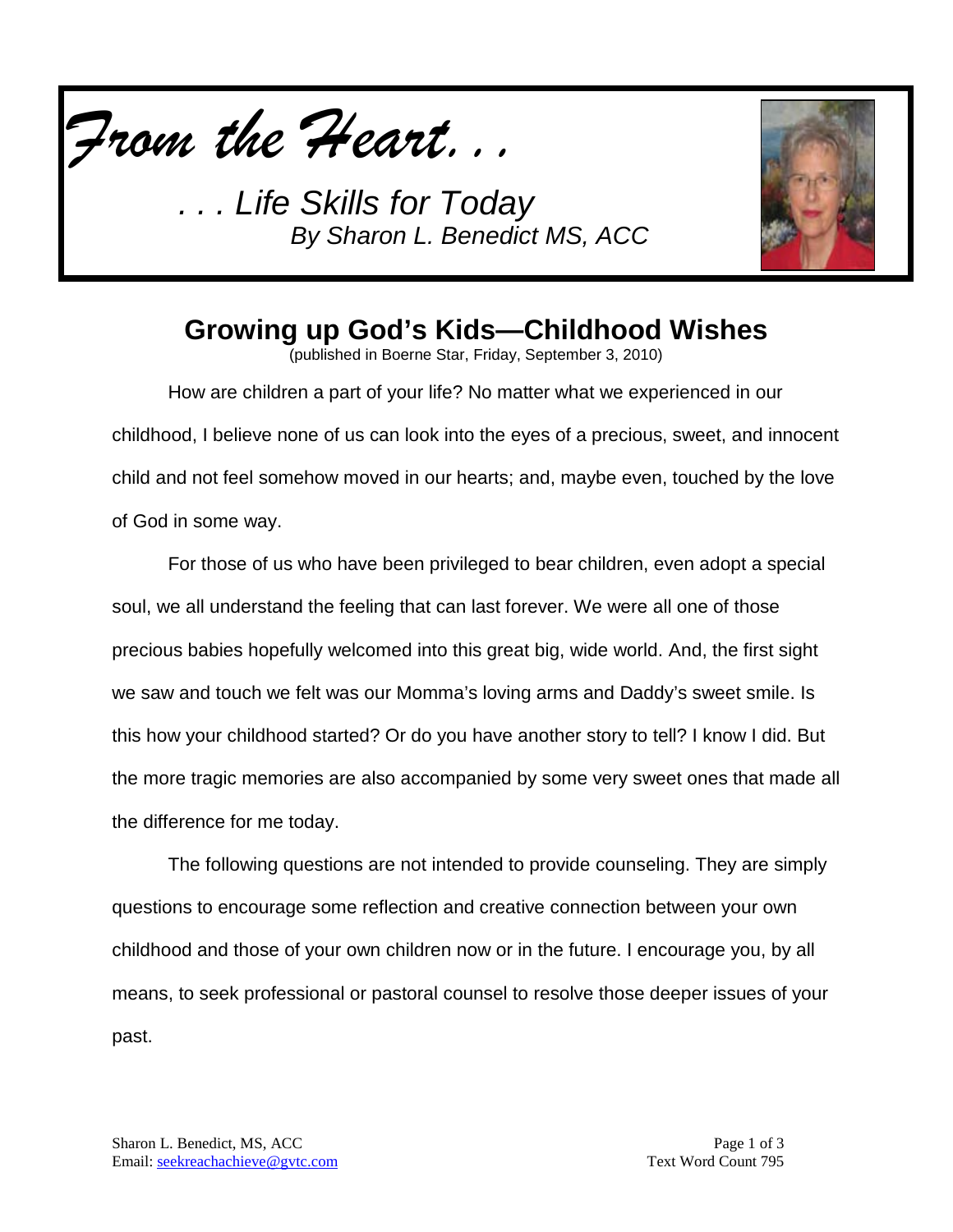From diapers to dating, life is always an adventure of growing up, testing things out, finding our own way and purpose. Some childhood memories may be the sweetest or the saddest. Whether those memories are pleasant or painful, they are woven into the fabric of our life today. Memories are sometimes illusive in how they change the way we see relationships and how we behave in everyday life. Sometimes, we just can't make the connection when they are something we would rather forget. And my own personal journey can intimately relate to this connection. Pleasant memories are always easier ones to remember. Yet, both help balance out our perspective and the challenges that come our way. Both need to be recognized and reconciled in order to move forward.

So, let's go down memory lane for a moment. Do you remember how proud you were when you took your first step, set out on your first tricycle, your first day of school, that special present Daddy gave you, the trip you made with Grandma and Grandpa, your first best friend, or the time you were really sick and how Momma made you feel better?

So, ask yourself, *"What do I remember most about my childhood?"* Write down or record your memories. *"What one significant experience do you remember in your early growing years (before age twelve)?"* Continue recording your answers and share with your spouse or close friend.

Was there something special you wanted to experience as a child and never got the chance? Well, how about fulfilling a childhood wish today? How would you like to experience today what you may have missed in childhood or that wonderful moment again?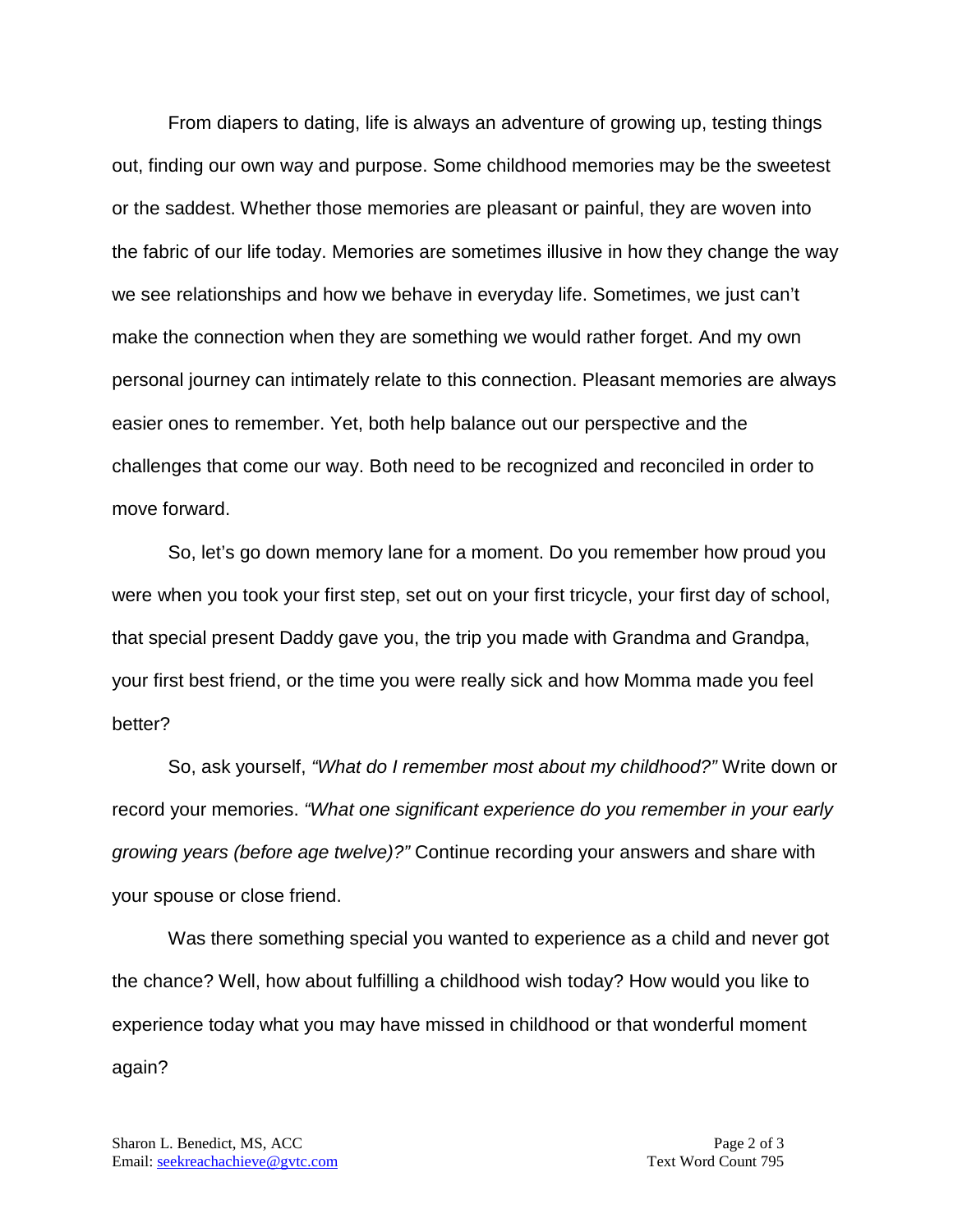Do you know it's possible! You may wonder, "How is it possible?" We know we can't go back into the womb or get on that bicycle for the first time with the same excitement and fear of falling. Yet, you can redeem that special thing in ways that might surprise you. Consider all the possibilities as a grown up human being. Remember, you may have an adult body, but somewhere inside your child still plays, feels happy and sad, courageous and timid.

Right now, put on your creative cap and dream a little, dream big for creating possibilities just right for your wishes to come true! Write down what childhood wish you want to experience again or for the first time. Describe how it will look like. Then under your description in a column put one of these words on each row, *What, When, Where, With Whom, and How.* Start filling the blanks to plan more specifically *What* you want to do, *When* you want to do it, *Where* you want to, and *With Whom* (if anyone—doing it alone can definitely be part of the plan if that is what you want). Then start detailing the *How* for fulfilling your childhood wish or finding a way to experience that memory again.

Sometimes going down memory lane can be a bumpy ride for some, particularly childhood ones. If this activity is uncomfortable for you, please feel free to opt out. If so, I recommend you consider seeking counsel to resolve that discomfort you may be experiencing. Then for this month's lifeskill, *Childcare,* return to those thoughts and memories where childhood wishes can come true no matter your age.

\*\*\*\*\*\*\*

Sharon L. Benedict, MS, ACC, is a certified life wellness coach-consultant, specializing in life skills, wellness, and creative arts development for individuals, businesses and organizations [\(www.harvestenterprises-sra.com\)](http://www.harvestenterprises-sra.com/).She welcomes your questions and comments and can be contacted at [seekreachachieve@gvtc.com.](mailto:seekreachachieve@gvtc.com)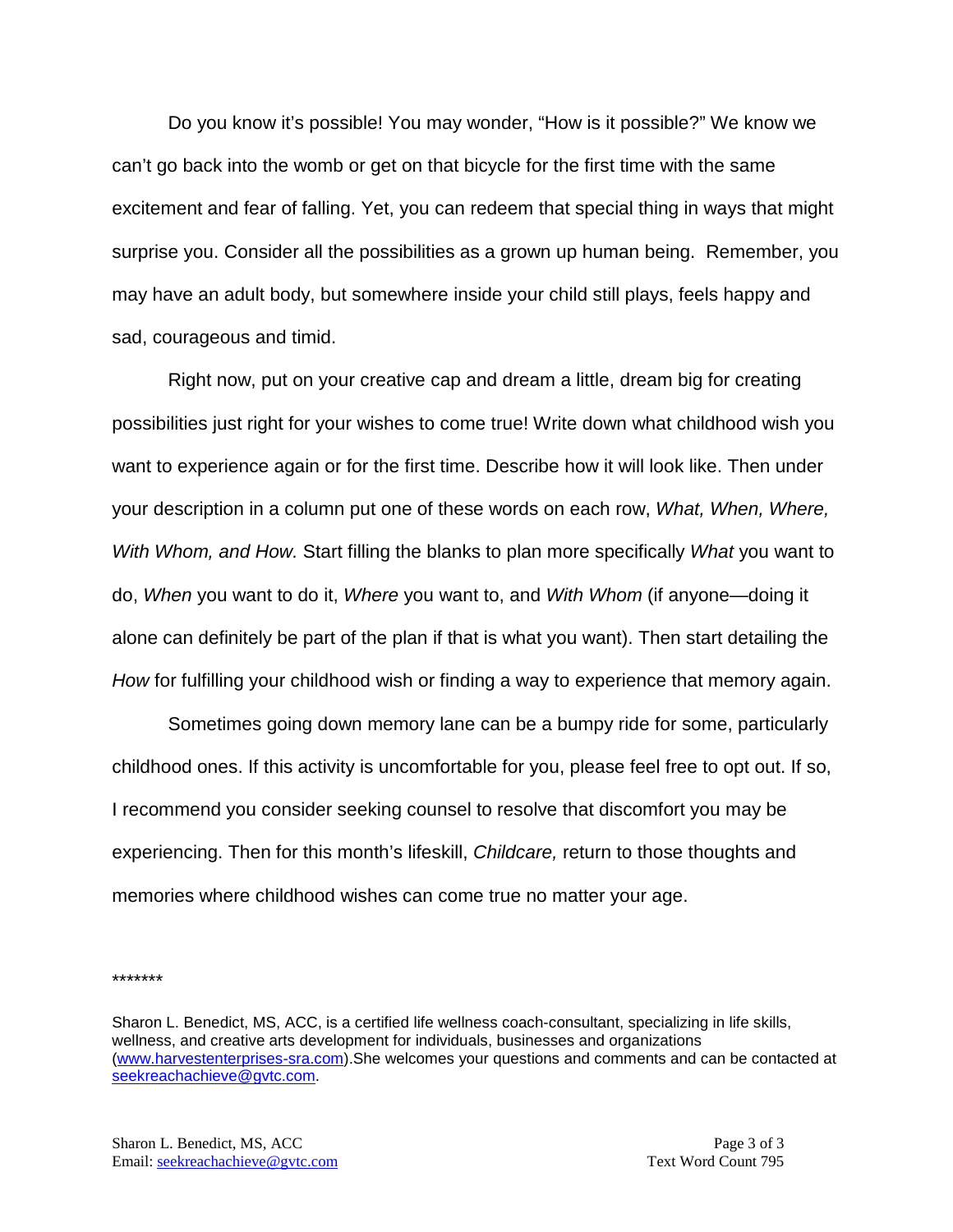

*. . . Life Skills for Today By Sharon L. Benedict MS, ACC*



## **Parenting in Today's World**

(published in Boerne Star, Friday, September 10, 2010)

I could go on and on with all the wonderful, warm, and fuzzy thoughts about my own precious daughters and the joy they have brought into my life. Yet, most parents know raising children in today's world is not an easy road to travel. Although we all desire for children to have the best life possible, particularly our own, we also need to more clearly understand the trends happening in our society today. Awareness and action will help us protect and guide our children in this complex world we live in.

First, our children are gifts, not given to us as a diversion or hobby. They are humanity's heritage and hope in society's future. As children observe us as adults, they learn by example . . . words become idle, even harmful, if our walk doesn't match our talk. Today, though, so many children are borne into single family households and unmarried. Many of these children "just happen."

Can I ask us to acknowledge that having children should never be an afterthought after having sex? Children are ideally conceived into this world as a result of two persons committed to covenant love for each other for a lifetime. Unfortunately, this statement is no longer the norm for most of our society today.

According to the US Census Bureau (2009), there were 11.6 million single parents living with their children. Of these, 9.9 million were single mothers and 1.7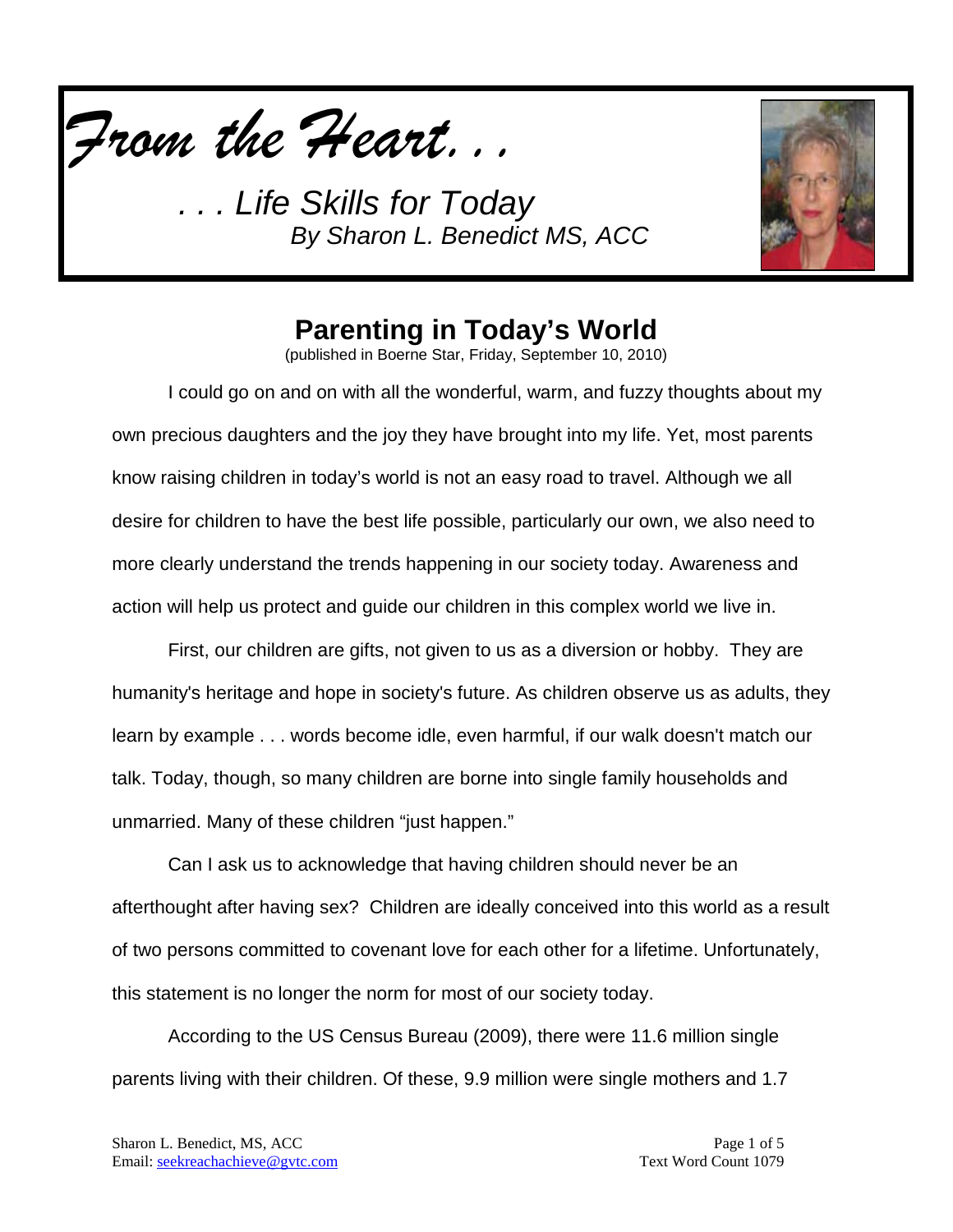million were single fathers (source: America's Families and Living Arrangements: 2009, Table FG5, [http://www.census.gov/population/www/socdemo/hh-fam/cps2009.html\)](http://www.census.gov/population/www/socdemo/hh-fam/cps2009.html). Of the number of unmarried opposite sex couples, over 85% male partners were in the labor force, and 75% female partners (source: Table UC3). These growing trends happening in our world today make it even more imperative to chart the right path for ourselves and our children.

Although there are many touchy and emotional topics around this, let's focus on those areas we need to understand as parents. We still live in one of the most rich and abundant nations in the world. Opportunities and challenges abound all around us. So, remember this as we chart our nation's parenthood trends that will impact children throughout their lives.

According to Child Trends [\(www.childtrends.org\)](http://www.childtrends.org/), a nonprofit research center that studies children at all stages of development, "*Compared with previous generations, fewer young adults today are married, and the age of first marriage has risen. . .In fact, cohabiting unions have become the most prevalent type of relationship among men and women in their twenties. Such increases in cohabitation have changed the context of relationship and family formation for young adults. In the past, teen births have comprised the majority of nonmarital and unintended births in the United States. However, in the context of changing patterns. . .the majority of births to 20- to 24- yearolds currently occur outside of marriage. The highest rates of unintended pregnancy and childbearing also occur to women in their late teens and early twenties. Research shows that unintended and nonmarital childbearing are associated with a host of negative consequences for both parents and children. Thus, the sexual and romantic*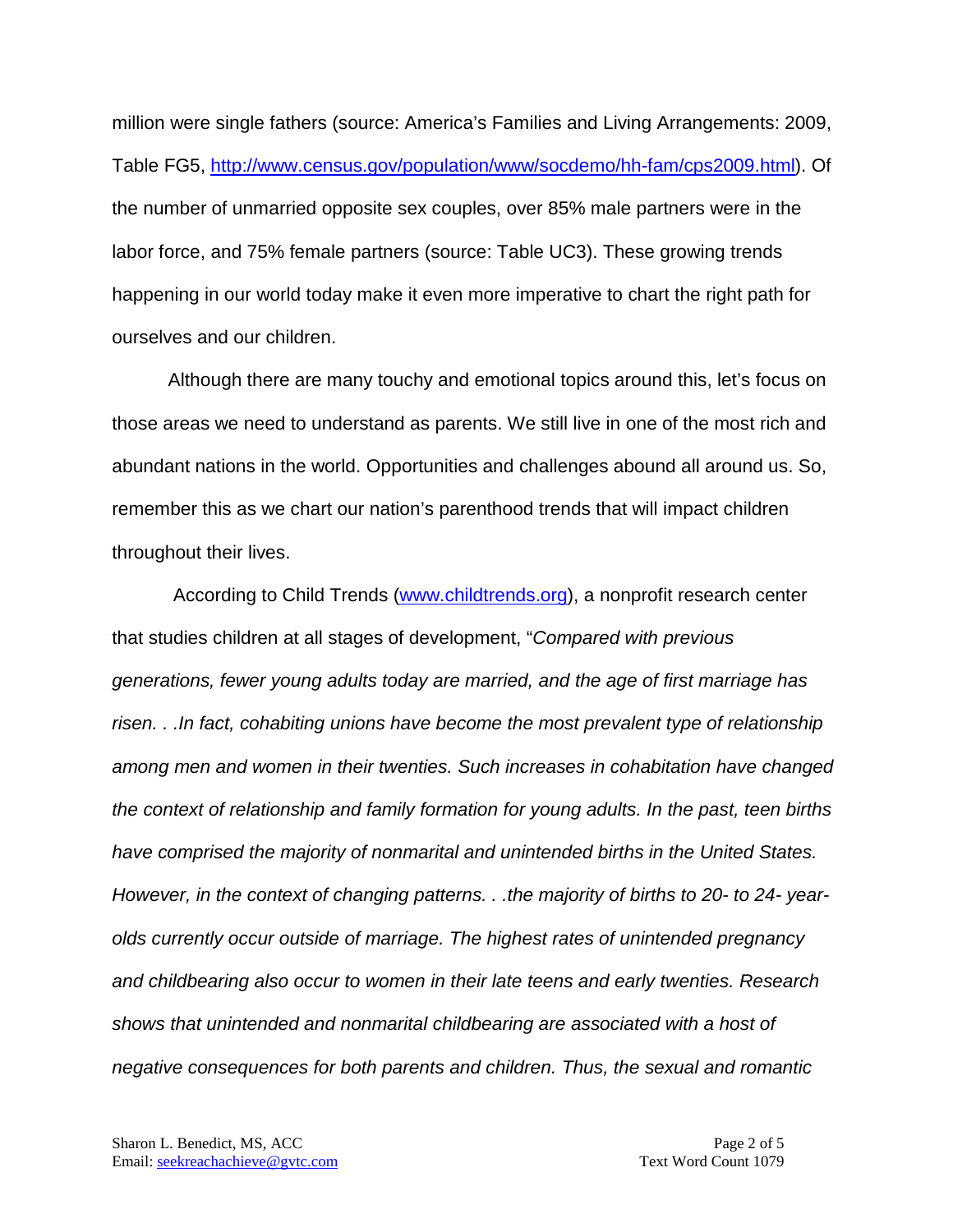*relationships that young adults form influence not just their own lives, but also the lives of their children. This reality underscores the importance of increasing understanding about the context in which young adults view how they form relationships and create families."* (source: Young Adult Attitudes About Relationships and Marriage: Times May Have Changed, But Expectations Remain High. Mindy E. Scott, et.al. July 2009).

Child Trends offers an interesting parallel to this cohabiting, unmarried trend. "Although young adults' beliefs about successful relationships differ by gender, the majority of both men and women regard love, fidelity, and lifelong commitment as very important to a successful relationship." One wonders how achieving these aspirations are possible without a marriage vow. For many senior, married couples, I hear the axiom, "You can't have your cake and eat it too." Then add having a child enter the picture.

Needless to say, raising a child as a married, co-habiting, or single parent is a daunting responsibility today. The difficulties that come with being a single parent only increase and abound. According to Child Trends Databank

[\(www.childtrendsdatabank.org\)](http://www.childtrendsdatabank.org/) there has been a significant decline in % of children (under age 18) living with two married parents—from 85% to 67% (1970-2005), and a significant increase of births to unmarried women—from 5.3% to 37% (1960-2005). With separation, divorce, or single parenting:

 $\checkmark$  Fathers tend to disengage from children they no longer live with.

 $\checkmark$  Fathers make less frequent visits and calls to them over time. Children born to unmarried mothers will more likely grow up in a single-parent household with these potential instabilities—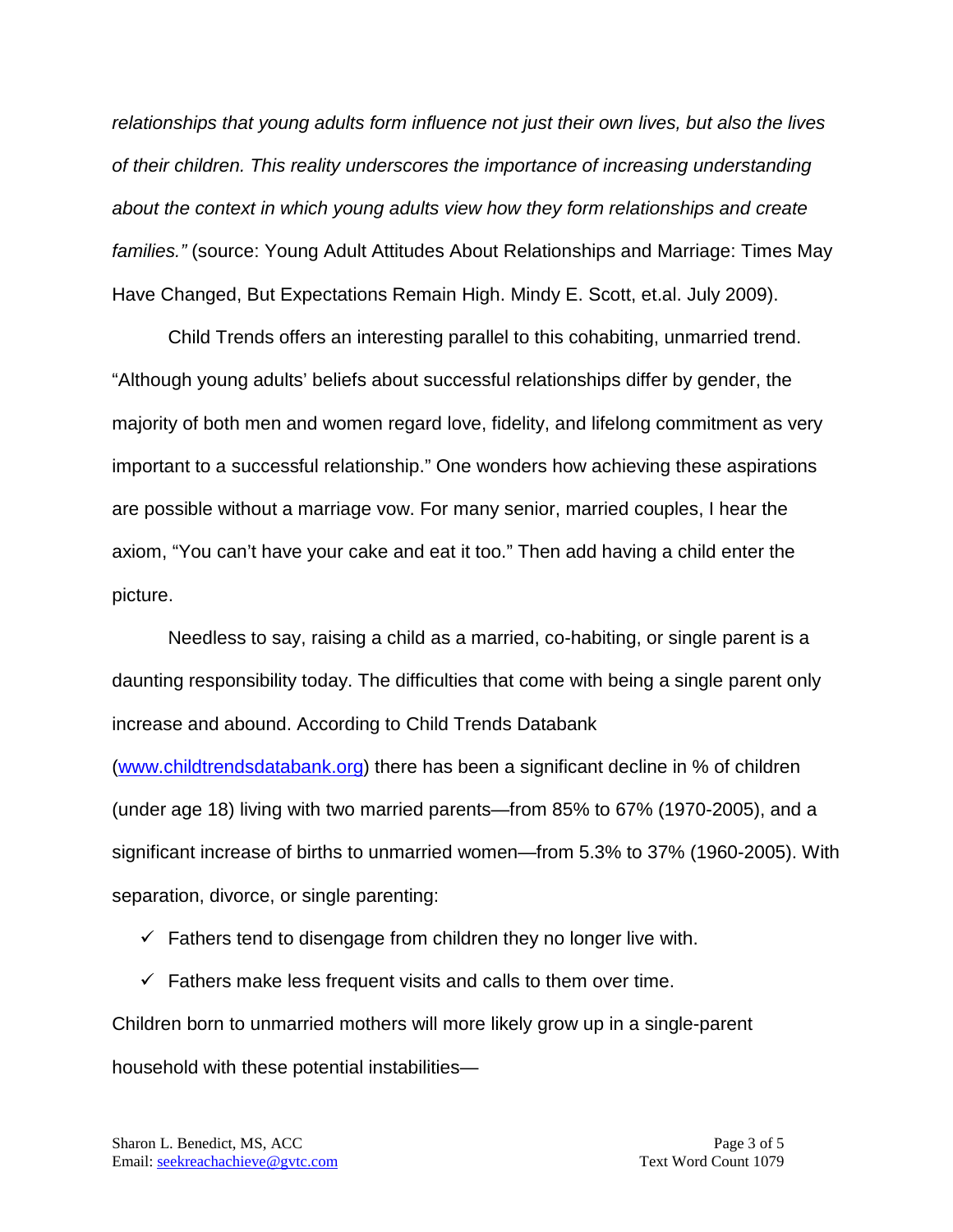- $\checkmark$  Poverty
- $\checkmark$  Socio-emotional problems
- $\checkmark$  Engage in sex at younger ages
- $\checkmark$  More likely to be idle (neither in school or employed)
- $\checkmark$  Low educational attainment
- $\checkmark$  Lower occupational status & income
- $\checkmark$  Have premarital births
- $\checkmark$  More troubled marriages of their own

So, what are the benefits for children with married parents? *Charting Parenthood: A* 

*Statistical Portrait of Fathers and Mothers in America* by Child Trends states,

#### *"Marriage is one of the most beneficial resources for adults and children alike. . ."*

Children tend to have:

- $\checkmark$  Fewer behavior problems
- $\checkmark$  Better emotional well-being
- $\checkmark$  Better academic outcomes, on average

The benefits of marriage for adults also help shape a positive environment for their children, such as:

- $\checkmark$  Married men and women have higher levels of wealth than those who are separated, divorced, widowed, or never married.
- $\checkmark$  Married people, men in particular, engage in healthier behaviors than those who divorce.
- $\checkmark$  Fathers tend to be more attached to their children and engage in more activities with them.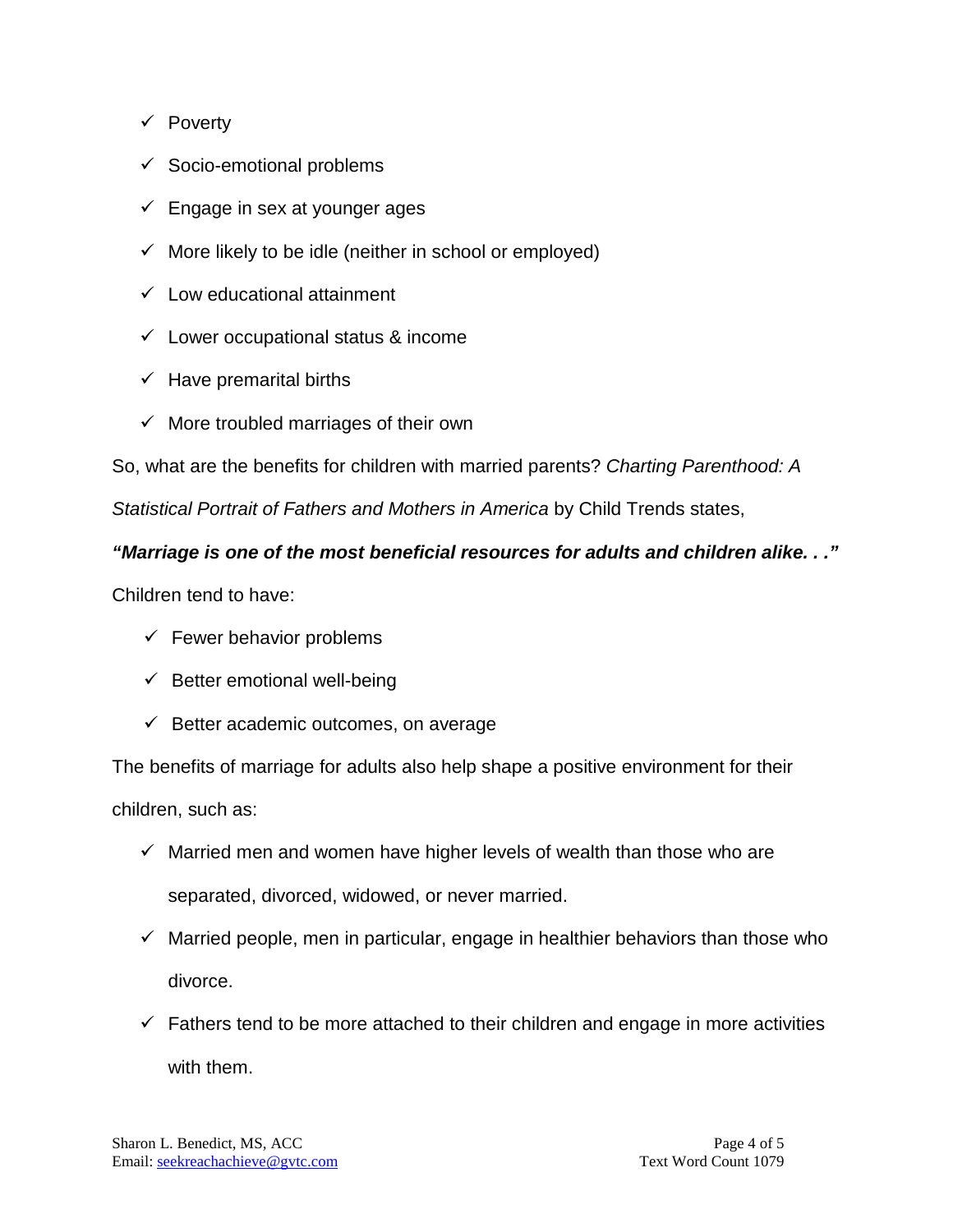However, marriage is less beneficial when marked by high parental conflict. Fathers' attachments to their children are often contingent upon marriage.

I realize there are exceptions, where single, even divorced, parents do a great job raising their kids. They have done the personal growth work to get along with each other and give their children priority within their blended and extended family. There are many factors that influence our nation's direction. What factors can you think of? In the next article, our nation's social health in the 21<sup>st</sup> century will offer a number of factors that directly impact today's trends in charting parenthood.

\*\*\*\*\*\*\*

Sharon L. Benedict, MS, ACC, is a certified life wellness coach-consultant, specializing in life skills, wellness, and creative arts development for individuals, businesses and organizations [\(www.harvestenterprises-sra.com\)](http://www.harvestenterprises-sra.com/).She welcomes your questions and comments and can be contacted at [seekreachachieve@gvtc.com.](mailto:seekreachachieve@gvtc.com)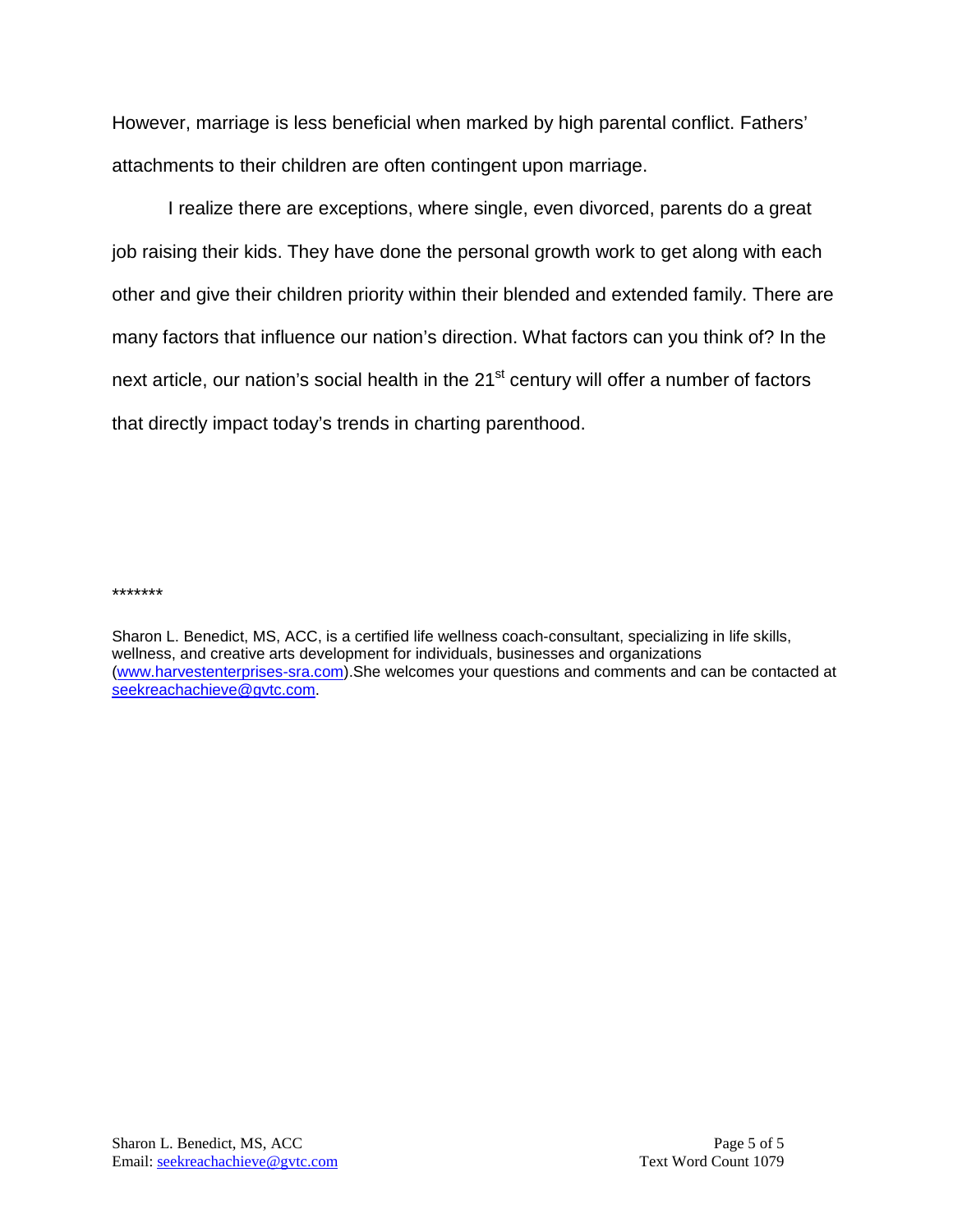

*. . . Life Skills for Today By Sharon L. Benedict MS, ACC*



# **Parenting—our nation's social health**

(published in Boerne Star, Friday, September 17, 2010)

What factors can you think of that are impacting parenting trends and our nation's social health? As reported by the Institute for Innovation in Social Policy, *Index of Social Health* (ISH) [\(http://iisp.vassar.edu/ish.html\)](http://iisp.vassar.edu/ish.html)*,* these factors are based on sixteen social indicators from access to affordable housing, child abuse, child poverty, income inequality, teenage drug abuse/suicide, to unemployment.

In the latest ISH report (2008), this is the seventh year in a row which the Index was at the lowest score since 1998. Overall, between 1970 and 2008, the Index declined from 66.2 to 55.5, a drop of 16 percent! One ray of hope is that between 2004 and 2006 Teenage drug abuse and Unemployment improved somewhat. Yet, note that child abuse continues to consistently worsen.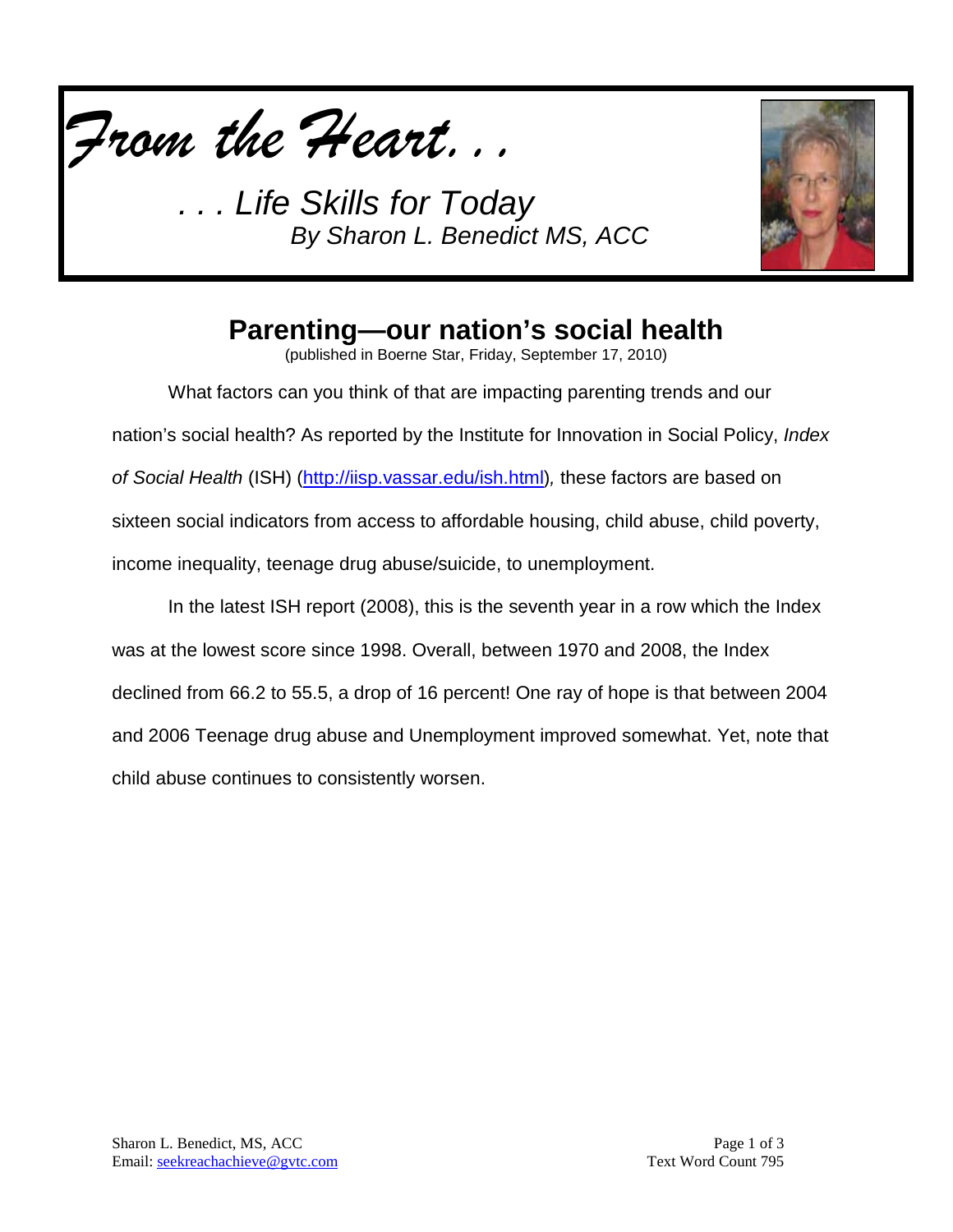| <b>Index of Social Health</b>                     |                                                |
|---------------------------------------------------|------------------------------------------------|
| (Institute for Innovation in Social Policy, 2008) |                                                |
| <b>Progress</b>                                   | <b>Lack of Progress</b>                        |
| Six indicators have improved                      | Ten indicators have worsened since 1970:       |
| since 1970:                                       | <b>Child poverty</b><br>$\circ$                |
| Infant mortality<br>$\circ$                       | <b>Child abuse (most consistent</b><br>$\circ$ |
| <b>Teenage drug abuse</b><br>$\circ$              | worsening)                                     |
| <b>High school dropouts</b><br>$\circ$            | <b>Teenage suicide</b><br>$\circ$              |
| Poverty, ages 65 and over<br>$\circ$              | Average weekly wages<br>$\circ$                |
| <b>Homicides</b><br>$\circ$                       | <b>Health insurance coverage</b><br>$\circ$    |
| <b>Alcohol-related traffic</b><br>$\circ$         | <b>Unemployment</b><br>$\circ$                 |
| fatalities                                        | Out-of-pocket health costs, ages 65<br>$\circ$ |
|                                                   | and over                                       |
|                                                   | <b>Food stamp coverage</b><br>$\circ$          |
|                                                   | <b>Access to affordable housing</b><br>$\circ$ |
|                                                   | Income inequality<br>$\circ$                   |

As you can see, six indicators improved—Infant mortality, Teenage drug abuse, High school dropouts, Poverty/ages 65 and over, Homicides, and Alcohol-related traffic fatalities.

Yet, ten actually worsened—Child abuse, Child poverty, Teenage suicide, Average weekly wages, Health insurance coverage, Unemployment, Out-of-pocket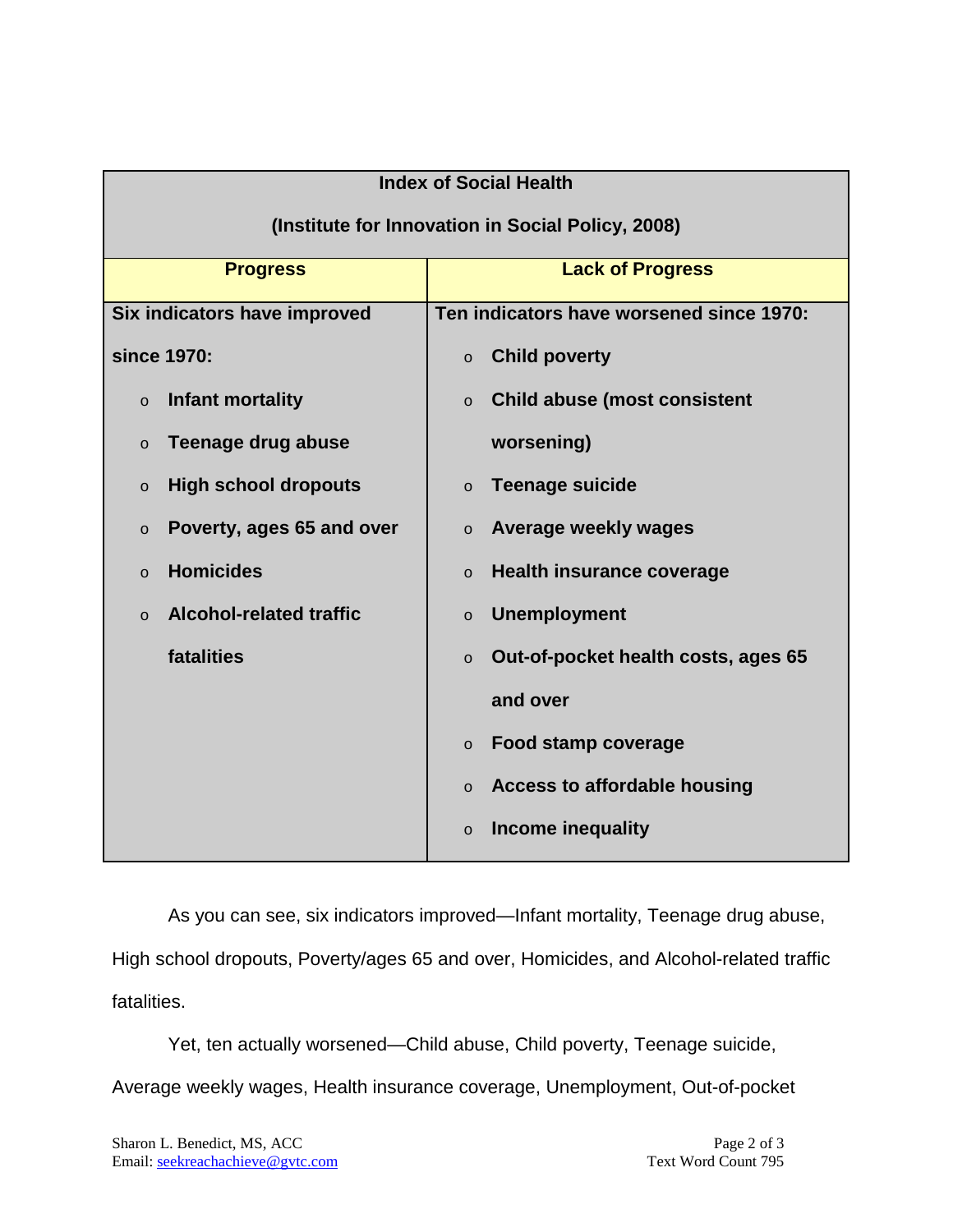health costs, ages 65 and over, Food stamp coverage, Access to affordable housing, and Income inequality. As you read each indicator, where do you see these factors surface in your own neighborhood and community? How has your own family been affected by those indicators that continue to worsen? Have you seen any rays hope with those that have improved over the years?

Take some time over the weekend to do your own research and share your thoughts with your family and children. If you have teen kids, ask them what they are seeing at their school and with their friends. You will undoubtedly hear some surprising responses from them…some good news, some not so good. You may want to consider talking with their teachers to gain insight from their perspective as well. Keep the channels of communication open with your kids and find ways to team together to insure these indicators improve in your own family and neighborhood.

Since one of my passions and life's work as a creative arts coach is with the Arts, in the next article we will take a look at how art, culture and our nation's social health intersect.

#### \*\*\*\*\*\*\*

Sharon L. Benedict, MS, ACC, is a certified life wellness coach-consultant, specializing in life skills, wellness, and creative arts development for individuals, businesses and organizations [\(www.harvestenterprises-sra.com\)](http://www.harvestenterprises-sra.com/).She welcomes your questions and comments and can be contacted at [seekreachachieve@gvtc.com.](mailto:seekreachachieve@gvtc.com)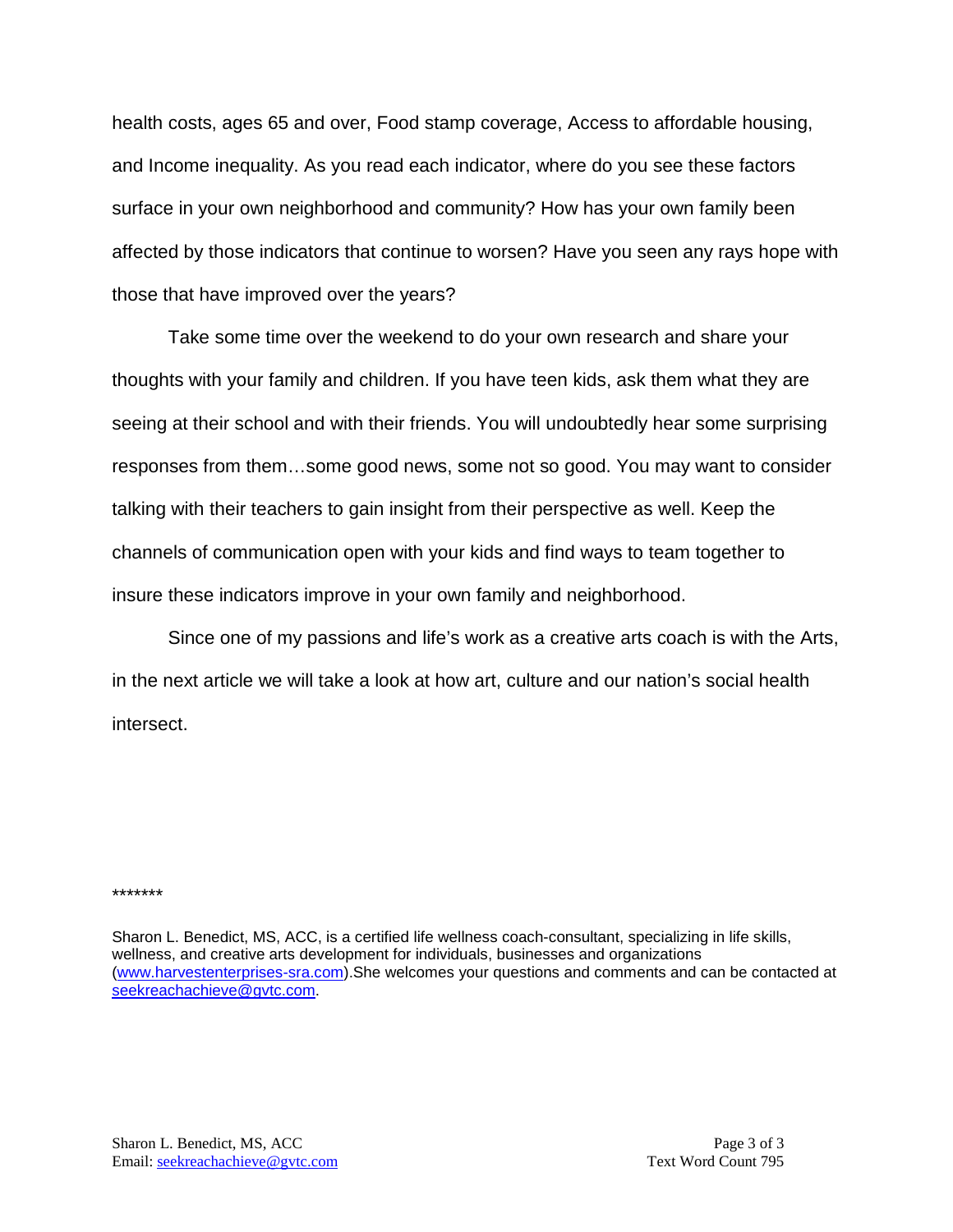

. Life Skills for Today *By Sharon L. Benedict MS, ACC*



#### **Parenting—art, culture, and our nation's social health**

(published in Boerne Star, Friday, September 24, 2010)

As a lifeskills and creative arts coach, I personally see how the arts impact

families, culture, and our nation's social health. When considering the social health

trends covered in the previous article, how do you see the arts as a way of improving

our families' and nation's social health?

*"Thinking about a specific arts event that was special to you— how did it make* 

*you feel?* Do any of these statements come to mind?:

- *It made me have hope for the future.*
- *It made me look at my life in a different way.*
- *It made me forget about all my worries.*
- *It opened my mind and my heart.*
- *It made me feel young again.*

Americans are informed, transformed, delighted, and diverted by their participation in the arts. They treasure their experiences, reflect back on them in their daily lives, and are often changed by them in deep and significant way." In addition, according to The Dana Foundation, [www.dana.org,](http://www.dana.org/) there is significant evidence that arts and arts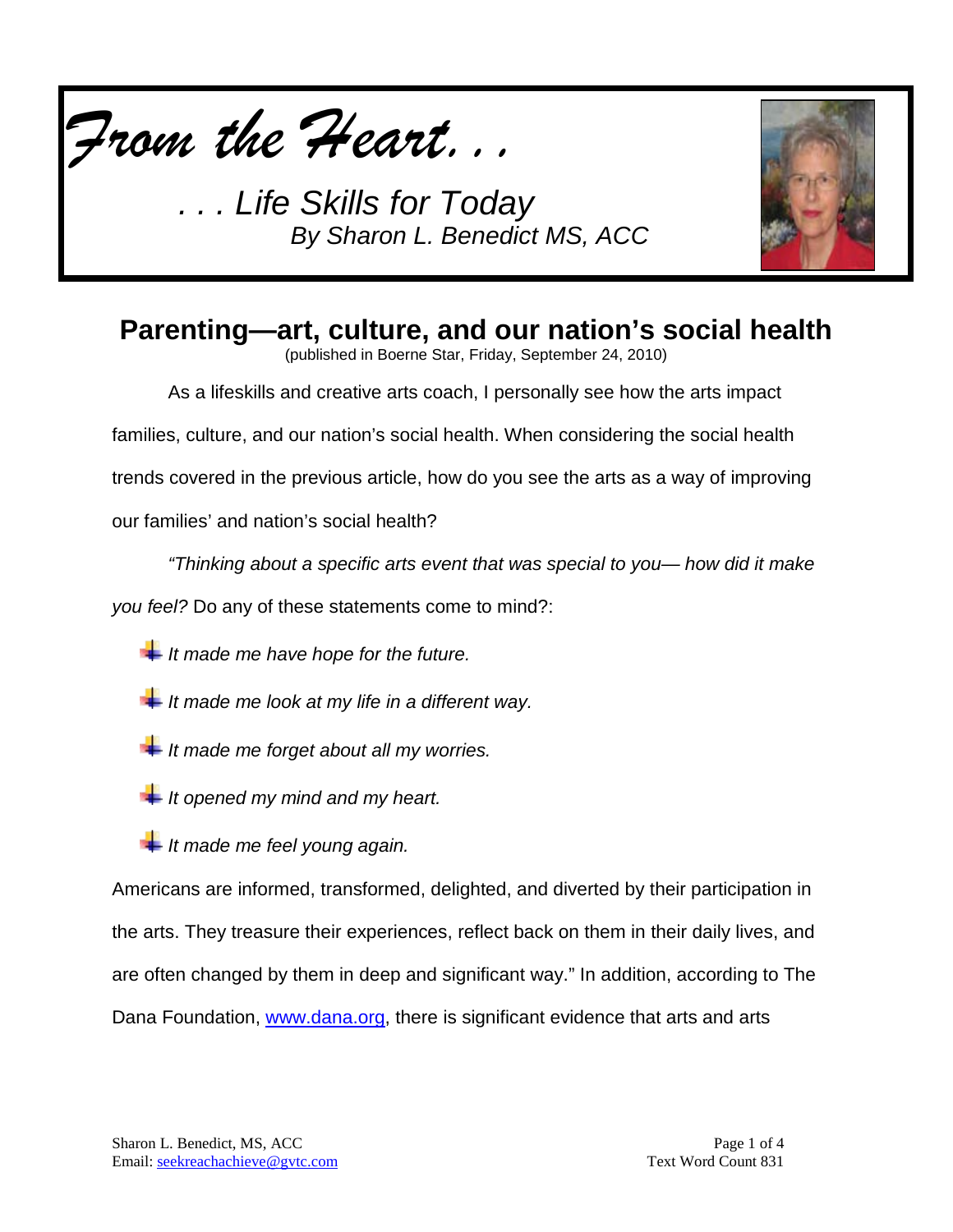training, in its many forms including music, improve child development and cognitive function in children.<sup>[1](#page-12-0)</sup>

In talking to people across the country, the Institute for Innovation in Social Policy found that "arts and culture represent a vital component of social wellbeing. They create critical social bonds, webs of affiliation that strengthen the nation, deepen our tolerance, and grace our lives in unique ways." The most recent report, *Arts, Culture, and the Social Health of the Nation 2005* (supported by the Rockefeller Foundation and the Nathan Cummings Foundation, [http://iisp.vassar.edu/arts\\_culture.html\)](http://iisp.vassar.edu/arts_culture.html), was designed to monitor the artistic and cultural experiences of Americans, young & old. Based on the Institute's National Social Survey, it probes new issues and looks at changes in arts participation since the Institute's previous report in 2002.

This project represents an attempt to systematically monitor the nation's engagement with the arts. In so doing they hope to provide critical information on a topic that is vital to the social health of our families and the nation. "The current report shows that Americans deeply value the arts, both in their own lives and in the lives of their children. Yet participation levels have declined slightly since the last survey, both for adults and for children. Differences in participation by income level remain a serious problem."

Children participate extensively in the arts. They listen to music at home, do creative work of their own, read books, go to the movies, attend live performances, and go to art shows and museums. Nevertheless, overall participation has declined since 2002 in all six of the arts activities monitored. Barriers to participation include costs,

<span id="page-12-0"></span><sup>&</sup>lt;sup>1</sup> Ben Mauk. Music Training Changes Brain Networks. (Brain in the News). May 11, 2009. [http://www.dana.org/news/braininthenews/detail.aspx?id=21764\)](http://www.dana.org/news/braininthenews/detail.aspx?id=21764).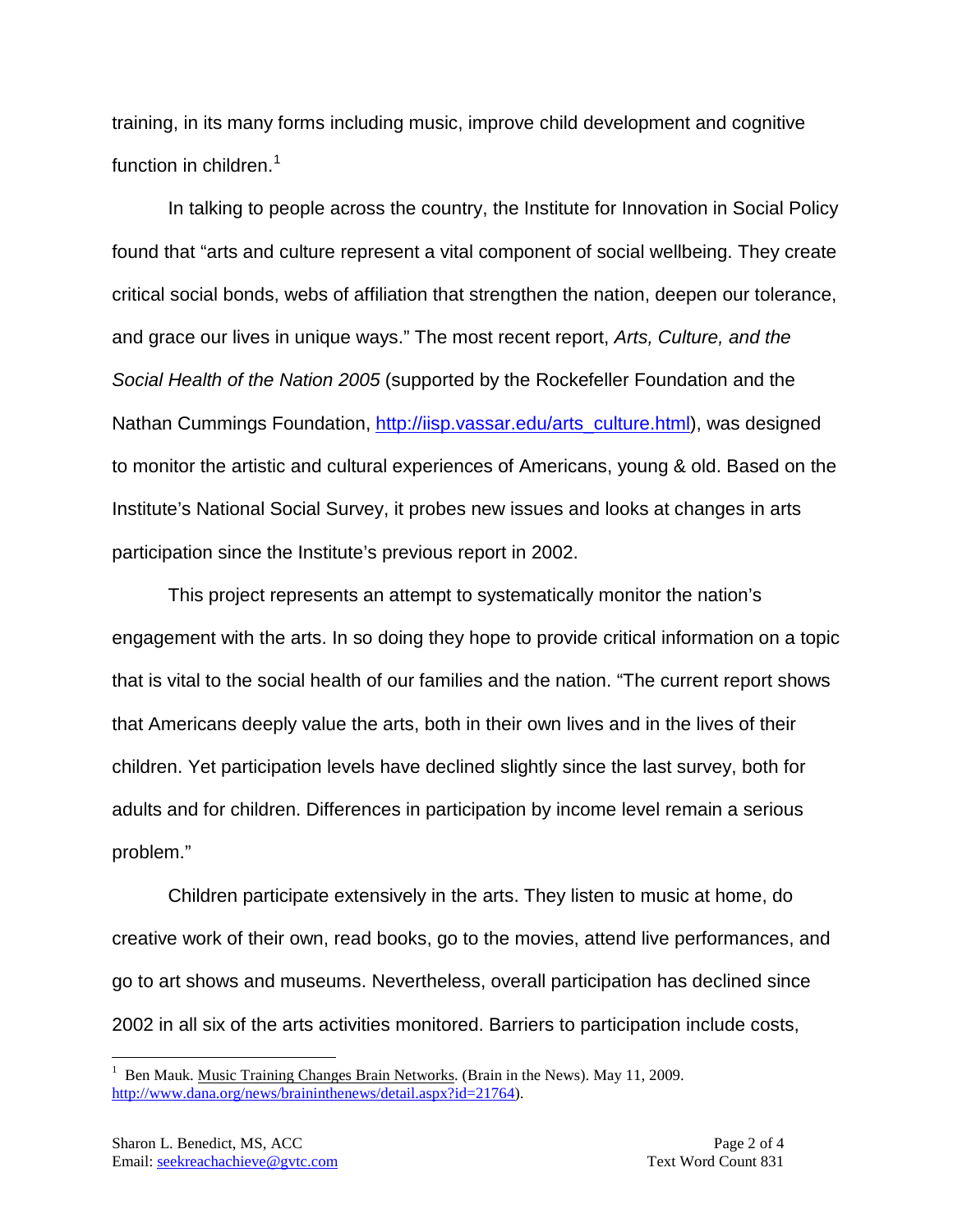location, and information, as well as personal issues such as a lack of time, not having someone to go with, and physical or health problems. Parents also see the need for hours and locations to be more convenient, costs to be cheaper, and for children to have more free time. For lower income families, these barriers are even more significant.

Do you now have a clearer picture of our nation's trends in social health—plus how the arts, culture, & society are mutually impacted by these social health trends previously covered? Here is your opportunity for your children's wellbeing to engage them in a variety of art experiences that will build social bonds, encourage your child's innate creative abilities, and strengthen our nation. Yes, every child has within them the creative gene of the body, mind, and soul. Your children's creativity is demonstrated first by their God-given curiosity the day they are born. When curiosity is wholesomely nurtured, their creativity blossoms in ways that will surprise you.

Every aspect of life has a creative purpose and creativity attached to it. Whether your child becomes a professional visual artist, performer, writer, an architect, interior designer, scientist, mathematics professor, office manager, or construction worker, the creative exposure and encouragement when young will touch their occupations and personal lives throughout the years.

Check out your community's arts and arts education programs through your schools and recreation opportunities. For those who live in the Texas Hill Country, you will find many chances to experience the joy of the arts right in your backyard. By all means get connected with the Hill Country Council for the Arts [\(www.HCCArts.org\)](http://www.hccarts.org/).